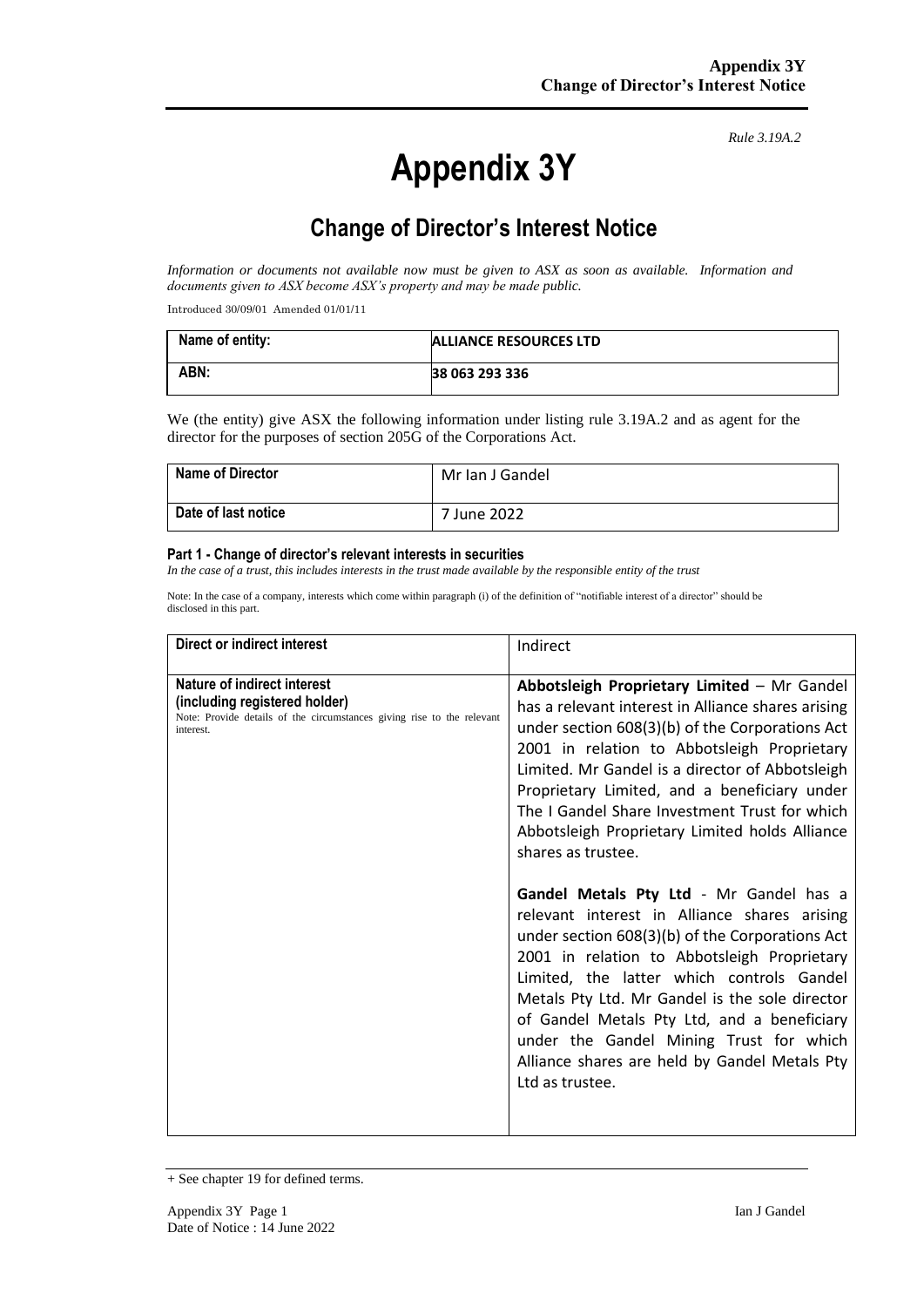| Date of change                                                                                                                                                          | 7 June 2022 to 13 June 2022                                                                                                                                           |  |
|-------------------------------------------------------------------------------------------------------------------------------------------------------------------------|-----------------------------------------------------------------------------------------------------------------------------------------------------------------------|--|
| No. of securities held prior to change                                                                                                                                  | Ordinary<br><b>Shares</b><br>(a)<br>67,934,451<br>Abbotsleigh Proprietary Limited<br>The I Gandel Share<br>(ATF<br>Investment Trust)                                  |  |
|                                                                                                                                                                         | (b) Ordinary Shares - Gandel<br>145,109,956<br>Metals Pty Ltd (ATF Gandel<br>Mining Trust)                                                                            |  |
| <b>Class</b>                                                                                                                                                            | <b>Ordinary Shares</b>                                                                                                                                                |  |
| Number acquired                                                                                                                                                         | (a) Nil by Abbotsleigh Proprietary Limited (ATF<br>The I Gandel Share Investment Trust)<br>(b) 1,042,037 by Gandel Metals Pty Ltd (ATF<br><b>Gandel Mining Trust)</b> |  |
| Number disposed                                                                                                                                                         | Nil                                                                                                                                                                   |  |
| <b>Value/Consideration</b><br>Note: If consideration is non-cash, provide details<br>and estimated valuation                                                            | $(a)$ \$Nil<br>(b) $$187,566.66$<br>(at \$0.18 per share)                                                                                                             |  |
| No. of securities held after change                                                                                                                                     | (a) Ordinary Shares -<br>67,934,451<br>Abbotsleigh Proprietary<br>Limited (ATF The I Gandel<br>Share Investment Trust)                                                |  |
|                                                                                                                                                                         | (b) Ordinary Shares - Gandel<br>146,151,993<br>Metals Pty Ltd (ATF Gandel<br>Mining Trust)                                                                            |  |
| Nature of change<br>Example: on-market trade, off-market trade, exercise of options, issue of<br>securities under dividend reinvestment plan, participation in buy-back | Off-market takeover bid acceptances received<br>by the bidder.                                                                                                        |  |

<sup>+</sup> See chapter 19 for defined terms.